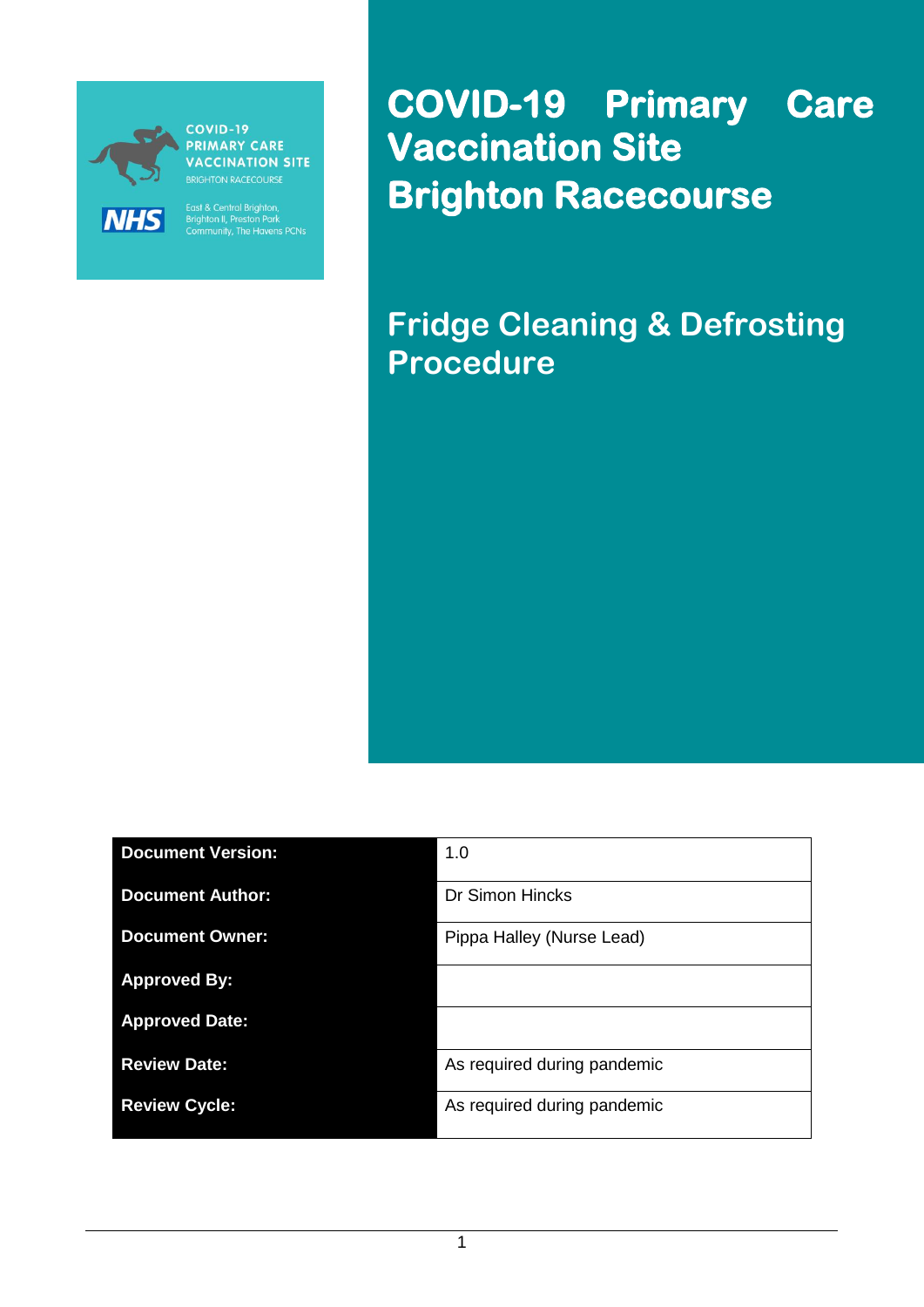| <b>Version</b> | Date       | <b>Summary of Change</b> | <b>Reviewer</b> |
|----------------|------------|--------------------------|-----------------|
|                | 10/01/2021 | Initial draft            | Dr Simon Hincks |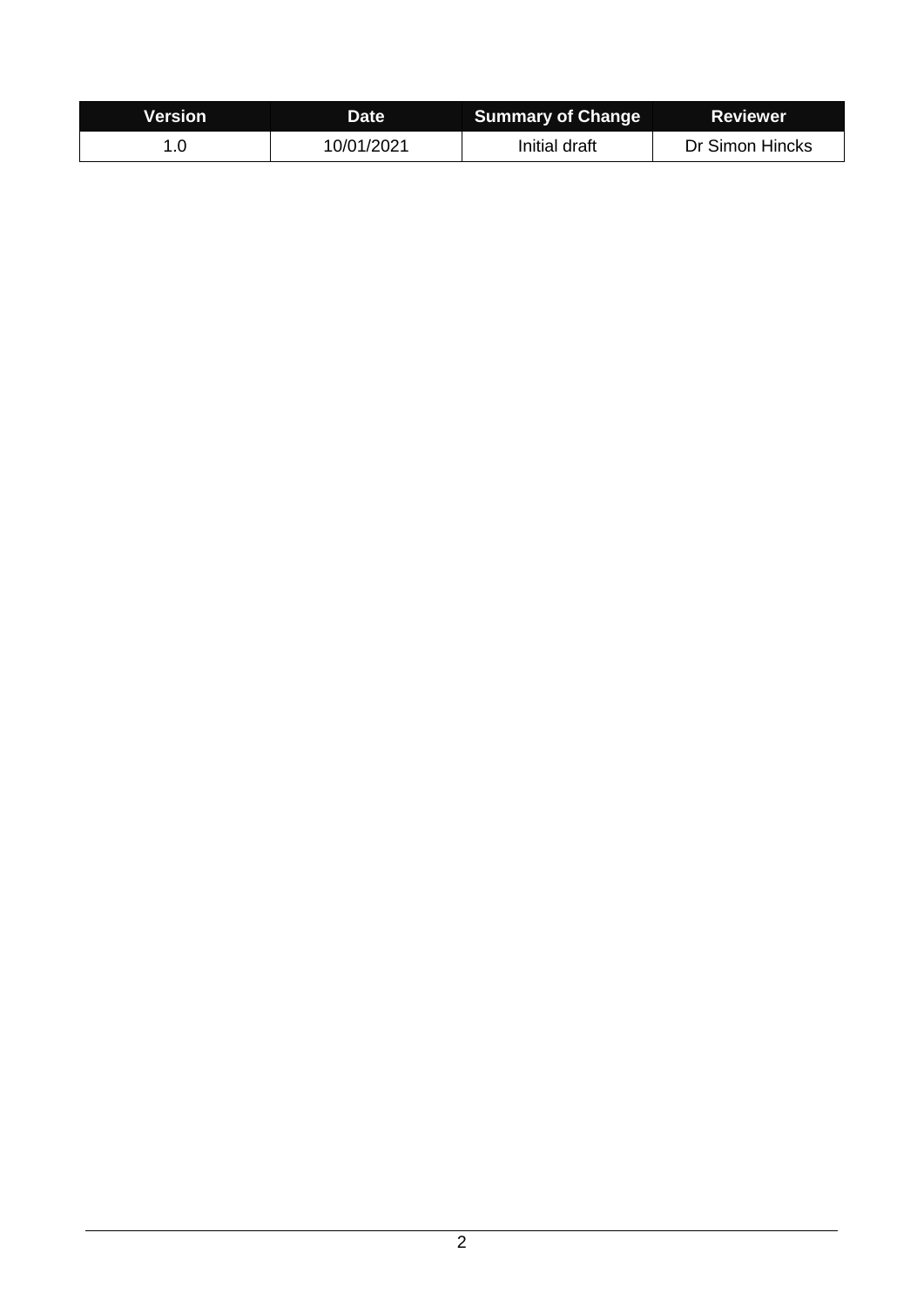# **Contents**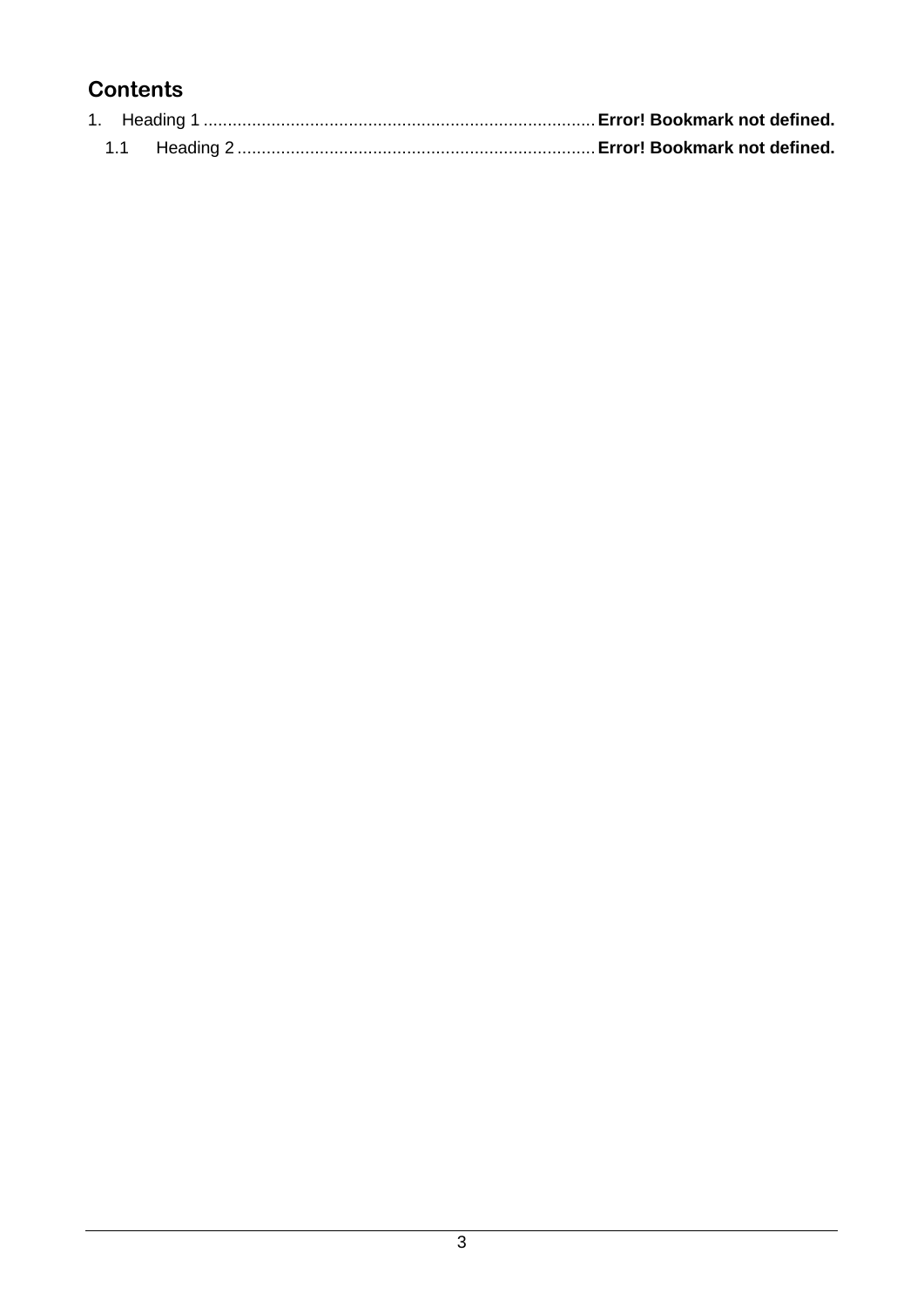## **1. Background**

Pharmaceutical fridges have been carefully designed to ensure the internal storage temperature of between +2°C to +8°C is maintained at all times and are checked twice a day.

#### **2. Policy Awareness**

| <b>Policy Awareness</b>                                                                                                                                        |                         |  |
|----------------------------------------------------------------------------------------------------------------------------------------------------------------|-------------------------|--|
| People who need to know this protocol in<br>detail and their signature of<br>understanding/acknowledgement will be<br>obtained (sign and return to Lead Nurse) | Nurses and HCA          |  |
| People who need to have a broad<br>understanding of this protocol (sign and<br>return to Lead Nurse)                                                           | N/A                     |  |
| People who need to be aware this protocol<br>exists and know where to find it (no action<br>required)                                                          | <b>Operational Lead</b> |  |

### **3. Training Requirements**

| <b>Training Requirements</b>                                                          |                |  |
|---------------------------------------------------------------------------------------|----------------|--|
| People who need to be trained in detail on<br>the contents of this protocol           | Nurses and HCA |  |
| People who we would recommend should<br>carry out basic level training of this policy |                |  |

### **4. Pharmaceutical Fridges Description**

Pharmaceutical fridges have been carefully designed to ensure the internal storage temperature of between +2°C to +8°C is maintained at all times and are checked twice a day. This is achieved by a forced-air cooling system ensuring an even temperature distribution throughout the interior and rapid pull down and recovery after door openings. Doors are never to be open for more than 15 seconds. Incorporated into the digital temperature display unit is an audio/visual alarm, which is activated when a high or low temperature deviation is sensed. Integral to the unit is a MAX/MIN temperature memory for continuous monitoring and manual daily recording of storage temperatures. In addition, new medical refrigerators have automatic defrost to provide uninterrupted use without the need to manually defrost. Every medical refrigerator is fitted with a secure door lock and keys for product security to prevent 'unauthorised' access to valuable healthcare products.

### **5. Fridge wiring to prevent accidental disconnection**

Wherever possible, the fridge should be permanently wired into the supply to prevent accidental disconnection or switching off.